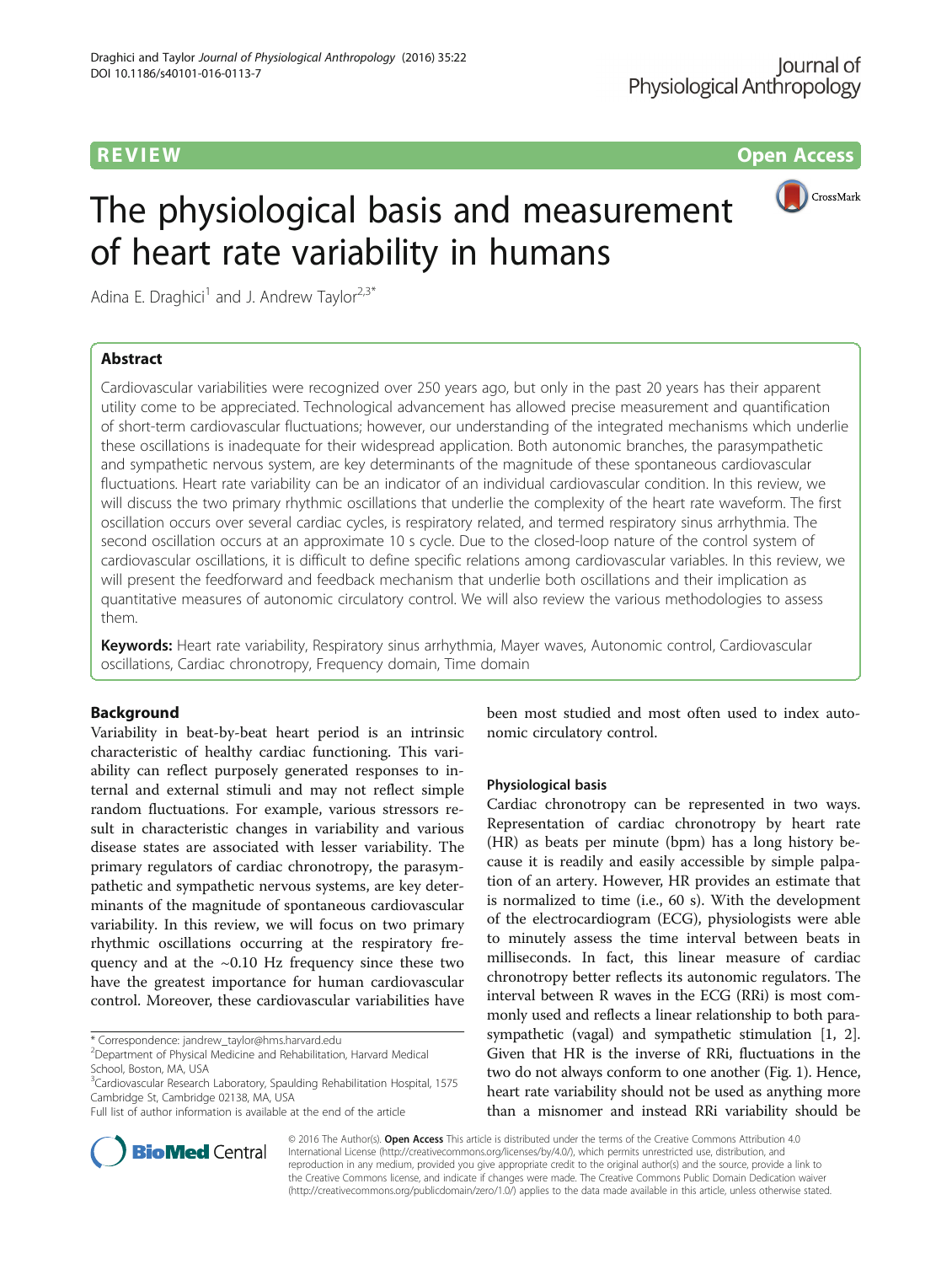used. In this review, out of convenience and convention, we will use the widely adopted term heart rate variability (HRV) to discuss the physiology and measurement of RRi variability.

Fig. 1 Relationship between heart rate (HR) and R-R interval (RRi). Note the hyperbolic behavior of HR (bpm) as a function of RRi (ms); same increase in RRi (ΔRRi = 100 ms) results in markedly different changes in HR (ΔHR) according to the chronotropic RRi

त्रं ∆RRi

500

Fluctuations in heart rate are usually due to waxing and waning activity level in at least one arm of the autonomic nervous system (ANS). Under normal conditions, the chronotropic state of the heart is entirely regulated by the sinoatrial (SA) node. The SA node is directly innervated by both parasympathetic (vagal) and sympathetic efferents. Although both vagal and sympathetic nerves exert opposite chronotropic action on the heart, these effects are not symmetrical [\[2](#page-6-0)–[4](#page-6-0)]. Vagal effects have a distinctly shorter latency than sympathetic effects. Vagally mediated RRi lengthening is mediated by synaptic release of acetylcholine (ACh). The response is almost immediate due to the very short effect latency and high turnover rate of ACh, allowing the parasympathetic system to exert cardiac control on a beat-by-beat basis [[5\]](#page-6-0). Sympathetically mediated RRi shortening is mediated by synaptic release of noradrenaline which is reabsorbed and metabolized relatively slowly [\[5](#page-6-0)]. This results in a delay between the onset of sympathetic stimulation and the resultant changes in cardiac control. Hence, the effect of sympathetic nerves on RRi encompasses longer delays and potentially longer effects than parasympathetic nerves.

The characteristic delay and duration of the two autonomic arms result in different potential effects on HRV. That is, the faster vagal effects have the potential to act across a wide range of frequencies, from a single beat to many beats, whereas the sympathetic system may not. However, time domain quantification of HRV cannot discriminate frequency-specific effects. These can only provide global indexes for HRV. Frequency domain analysis can assess HRV across frequency components while

ignoring random, non-rhythmic noise. While time domain is simple and global, the frequency domain eliminates noise and allows for easy differentiation of the two primary rhythmic oscillations contained in HRV. Hence, spectral analysis of HRV is the most precise and most widely used technique to assess specific rhythms that exist in the HRV. The majority of the data discussed below derives from frequency domain information.

# Respiratory frequency oscillations

Respiratory sinus arrhythmia (RSA) is a rhythmic heart rate oscillation at the respiratory frequency and can be quantitatively measured as a high-frequency component (usually >0.15 Hz) in the power spectrum of RRi. RSA is a widely studied physiological phenomenon that reflects numerous cardiorespiratory interactions. RSA is typically characterized by RRi shortening with inspiration and lengthening with expiration. The magnitude of RSA is thought to reflect the degree of respiratory modulation of vagal outflow and arises from complex interactions of both central and peripheral factors.

One possible driving mechanism for RSA is the response of RRi to arterial pressure fluctuations. During breathing, changes in intrathoracic pressure rhythmically alter venous return to the heart, thereby impacting cardiac output and subsequently changing arterial blood pressure. These arterial pressure changes engage the arterial baroreflex, generating oscillations in afferent activity to appropriately increase and decrease cardiac autonomic outflow, generating RSA. Indeed, in humans, respiration frequency and depth can strongly determine fluctuation amplitude [[6](#page-6-0)–[8](#page-6-0)]. The magnitude of RSA increases with increased tidal volume and decreased breathing frequency. It has been suggested that the magnitude of RSA might be due to respiratory changes in systolic blood pressure due to tidal volume and breathing frequency. Hence, it has been hypothesized that RSA represents baroreflex buffering of arterial blood pressure fluctuations induced by the mechanical effects of breathing.

If that were the case, eliminating RRi fluctuations, and hence RSA, should result in increased respiratory related arterial pressure fluctuations. However, in young individuals, elimination of RSA via complete autonomic blockade decreased arterial pressure fluctuations in the supine position, and it *increased* them in only the upright position [[9](#page-6-0)]. These findings are further supported by elimination of RSA through fixed-rate atrial pacing. Atrial pacing decreased respiratory-related arterial pressure oscillations in the supine position, but increased them in the upright position (Fig. [2\)](#page-2-0) [\[10\]](#page-6-0). In addition, it is apparent that RSA does not subserve a role in stabilizing diastolic pressure in supine humans. Progressive increases and decreases of RSA via low doses of the parasympatholytic agent atropine results in parallel and proportional increases and decreases in

<span id="page-1-0"></span>

1000

RRi, ms

→<br>→i∆RRi

1500

2000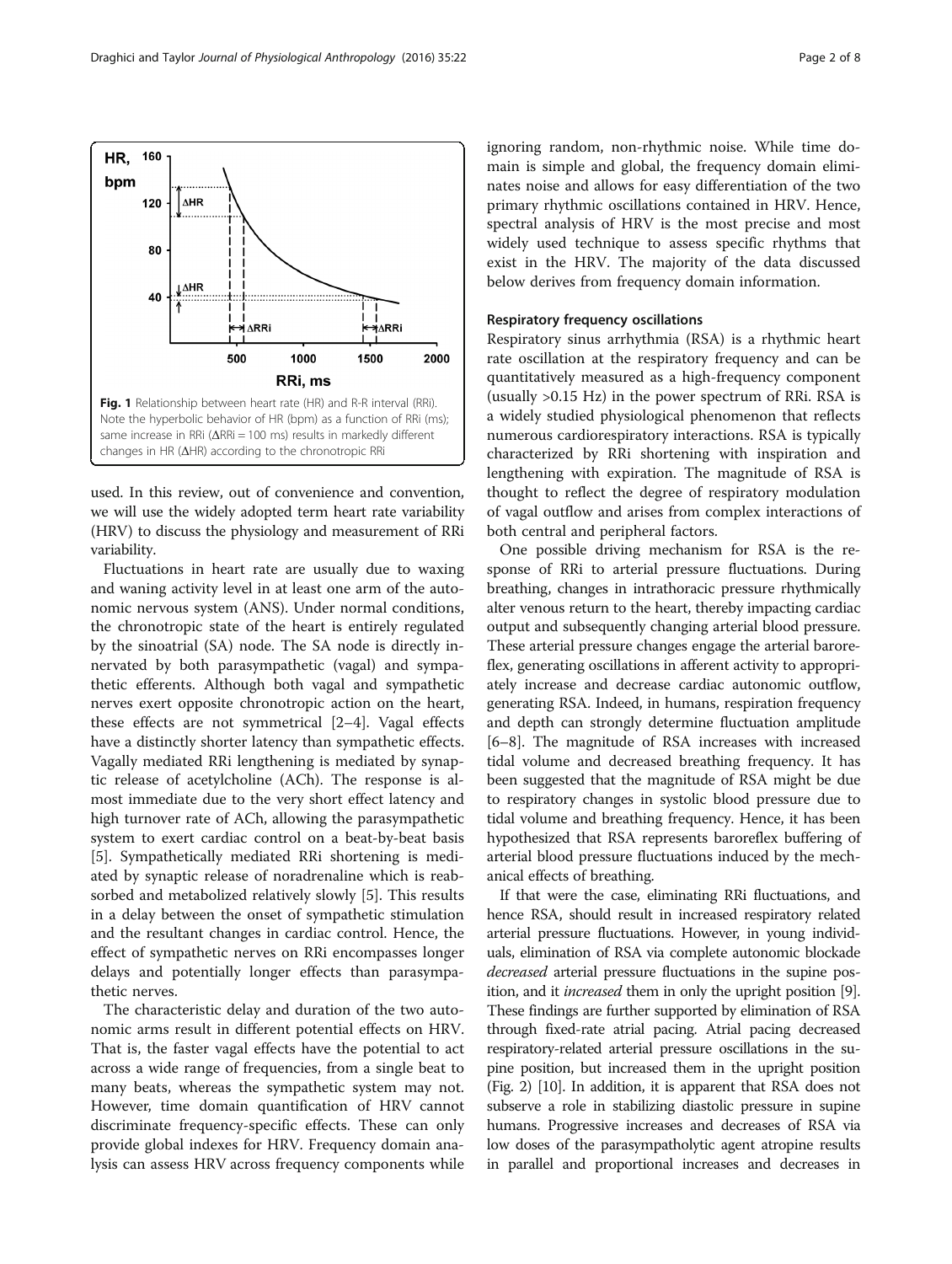<span id="page-2-0"></span>

diastolic pressure oscillations at the respiratory frequency [[11](#page-6-0)]. Hence, it seems that RSA contributes to arterial pressure oscillations in supine humans. Moreover, the postural differences can be explained by the shift in the phase relationship between RRi and systolic pressure oscillations. In the supine position, RRi oscillations are in phase with those in arterial pressure, but in the upright position, RRi oscillations follow those in arterial pressure [[12](#page-6-0)]. This suggests that the arterial baroreflex is one important mechanism underlying RSA in upright but not supine humans. This could be due to the large caudal shift in blood volume consequent to assuming the upright posture that requires active and persistent baroreflex engagement to control arterial pressure [\[13](#page-6-0)].

However, baroreflex engagement does not explain the presence of RSA in supine humans. It is known that gating of excitatory input to the vagal cardiomotor neurons (CVM) partially contributes to RSA [\[14](#page-6-0)–[16](#page-6-0)]. Data from animal models show CVM activity linked to the central respiratory cycle. While CVM activity in rats is greatest during inspiration [\[17\]](#page-6-0), in cats, dogs, and humans, CVM are inhibited during inspiration and are mildly activated during expiration by stimulation of the arterial chemoreceptors and baroreceptors [\[18](#page-6-0)–[20](#page-6-0)]. Thus, the susceptibility of CVM varies systematically during the respiratory cycle, and it is possible that RSA could arise from an efferent vagal oscillation that contributes to arterial pressure fluctuations by gating the excitatory input to the vagal motor neurons [\[3](#page-6-0), [21](#page-6-0)]. The neural networks generating respiratory activity could not only drive respiratory motor neurons, but also impose patterns of activity in the vagal and sympathetic outflows. Functionally, this may provide a mechanism for the integration of cardiovascular and respiratory control [\[20\]](#page-6-0).

Respiratory sinus arrhythmia is frequently used as an index of cardiac vagal tone or is even believed to be a direct measure of vagal tone. Substantial published data suggests that RSA quantifies tonic cardiac vagal activity [[2, 22](#page-6-0)–[26](#page-6-0)]. Despite physiological studies questioning respiratory sinus arrhythmia as a valid and reliable cardiac parasympathetic index [\[4](#page-6-0), [27](#page-6-0)], numerous clinicians and experimentalists routinely estimate vagus nerve traffic to the heart with measurements of RSA. However, even though vagal outflow is the key contributor to HRV, there are significant caveats regarding the assumption that RSA is mediated exclusively by vagal mechanisms.

Observations that β-blockers augment RSA have been interpreted as indicating a central vagomimetic effect for these drugs [[28](#page-6-0), [29](#page-7-0)]. However, the data may actually suggest that sympathetic activity opposes vagally mediated RRi oscillations. This would mean that differences in RSA could not solely be ascribed to differences in vagal outflow. For example, β-adrenergic blocking drugs that do and do not cross the blood-brain barrier equally result in increased RSA [\[30](#page-7-0)]. Moreover, enhancement of RRi oscillations via cardioselective β-adrenergic blockade is exerted across a wide range of frequencies, from very low to high breathing frequencies [\[31\]](#page-7-0). If the delay and duration of sympathetic nervous effects constrain their impact to lower frequencies  $\langle$ <0.15 Hz), then cardiac sympathetic blockade should not impact variability across all frequencies. Moreover, in young healthy individuals, as vagal tone decreases during mild exercise, significant RSA can be generated by non-neural factors [[32\]](#page-7-0). In dogs, direct cardiac vagus nerve stimulation that increases HRV does not result in a quantitative relationship between the frequency of vagal stimulation and HRV [[33\]](#page-7-0). These results suggest that changes in HRV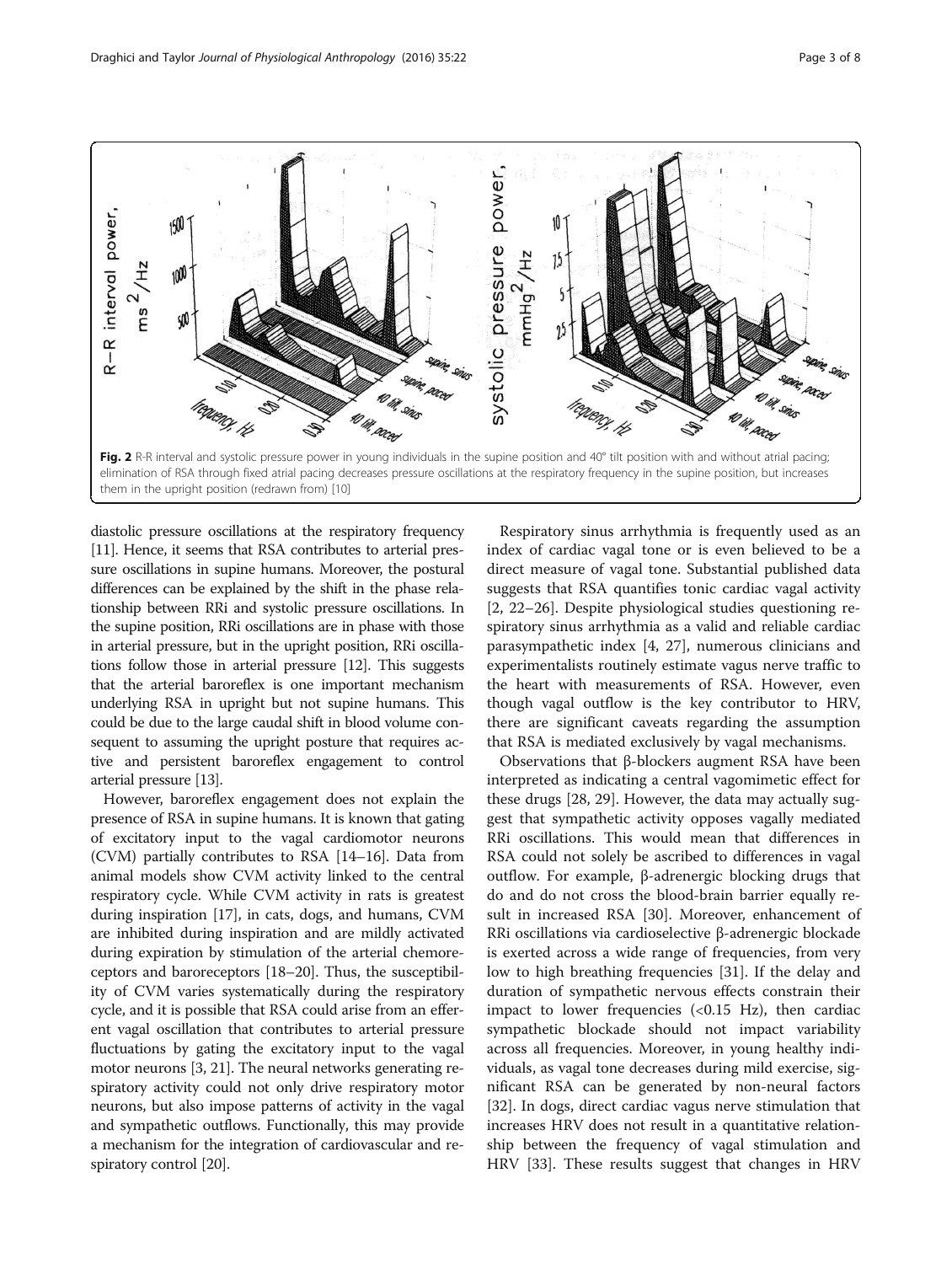may not linearly reflect the vagally mediated chronotropic response and challenge the assumption that RSA is always a purely vagal mechanism.

#### Low-frequency oscillations

Heart rate variability at frequencies slower than respiration in humans appear to occur in synchrony with arterial pressure Mayer waves, at frequencies as low as 0.03 Hz and up to 0.15 Hz, but generally close to 0.10 Hz, corresponding to a 10 s rhythm. Mayer waves result from an oscillation of sympathetic vasomotor tone [[34](#page-7-0)–[36](#page-7-0)]. Their amplitude has been presumed to measure vascular sympathetic activity since they are most apparent in response to sympathoexcitatory stimuli and are strongly attenuated or even abolished after acute αadrenoceptor blockade [\[37](#page-7-0)–[40\]](#page-7-0). However, these initial observations are not sufficient to capture the complex interactions that underlay the mechanism of Mayer wave oscillations.

Evidence suggests that the arterial baroreflex may be an essential component for sympathetic oscillations [[12,](#page-6-0) [35, 36\]](#page-7-0) and that Mayer waves are dependent upon intact arterial baroreflex function. The arterial baroreceptor reflex is the fastest and the most powerful regulator of blood pressure [[41\]](#page-7-0). Thus, it has been proposed that Mayer wave oscillations could be caused by a time delay in the sympathetic feedback loop of the baroreflex [[12,](#page-6-0) [42](#page-7-0)].

In healthy individuals, monotonic atrial pacing in supine eliminates RRi variability, but does not affect low frequency arterial pressure oscillations (Fig. [2\)](#page-2-0) [\[10](#page-6-0)]. This shows that elimination of RRi variability does not increase low-frequency arterial pressure oscillations. However, when vascular sympathetic outflow is increased by 40° tilt, elimination of low-frequency RRi variability resulted in greater diastolic pressure Mayer waves [\[10](#page-6-0)]. Thus, low-frequency RRi oscillations appear to buffer low-frequency arterial pressure oscillations only in upright humans. Hence, this might mean that a sympathetic mechanism is responsible, perhaps a latency in baroreflex-induced changes in vascular sympathetic outflow, in other words, a pressure-pressure feedback loop [[43\]](#page-7-0). Thus, this supports the hypothesis that there is an arterial baroreflex link between Mayer wave oscillations in pressure and cardiac interval when sympathetic outflow is augmented. However, there is no simple linear relationship between Mayer wave amplitude and mean sympathetic outflow. Healthy individuals with different sympathetic outflow show no difference in Mayer wave amplitude; despite striking differences in resting sympathetic outflow, similar Mayer wave amplitudes were observed in older healthy males and young females (Fig. 3) [[44](#page-7-0)].

Also, artificial augmentation of low-frequency pressure oscillations revealed a highly variable relationship between arterial pressure and cardiac interval fluctuations [[45\]](#page-7-0). The increase in Mayer wave oscillations from

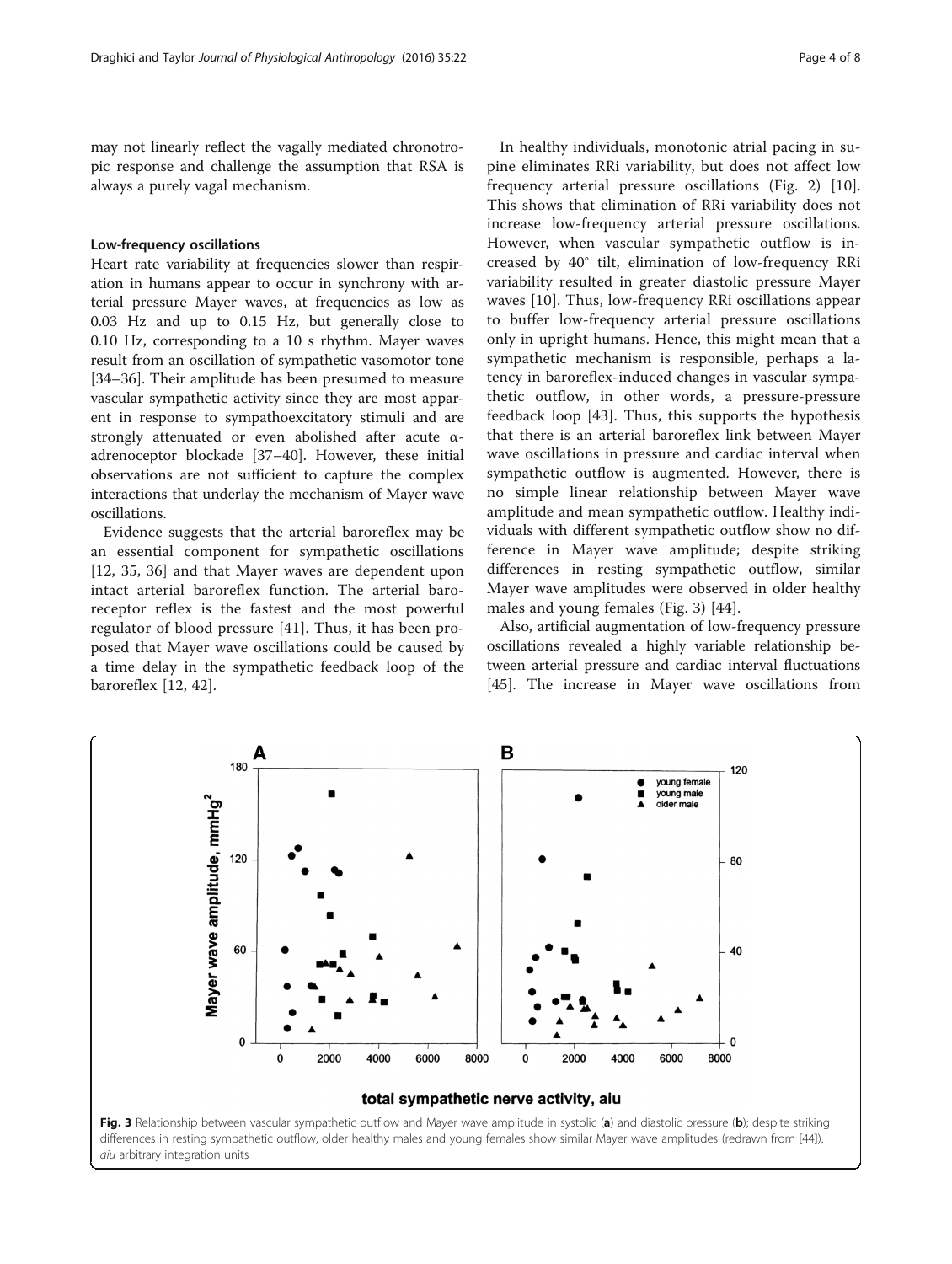graded forced oscillations support the implication of arterial baroreflex engagement. However, the strength of the cross-spectral coherence between low-frequency oscillations was highly unstable, within and among subjects, and across levels of forced oscillations. This indicates that heart period oscillations do not buffer pressure consistently through the baroreflex. Hence, even though baroreflex gain represents an important mechanism for cardiovascular oscillations at the Mayer wave frequency, other factors might also be involved.

#### Measurement of heart rate variability

Changes in RRi defined as HRV indicate a normal response of the heart to multiple physiological and environmental stimuli such as breathing, physical exercise, mental stress, hemodynamic alterations, and metabolic changes [\[46, 47\]](#page-7-0). One way of understanding HRV is considering the variance with respect to the mean, i.e., a measure of the spread of the distribution. The fluctuations occur either in a random pattern (noise) or exhibit deterministic variations. As described above, changes in RRi reflect autonomic modulation and provide a sensitive and early indicator of health impairments. While high HRV is associated with efficient autonomic mechanisms in healthy individuals, low HRV is an indicator of abnormal and inadequate adaptations of the ANS and, in some cases, increased mortality and morbidity. Thus, HRV has been identified as a promising marker to study autonomic function and to diagnose pathological states, both in research and clinical setups. A range of indexes have been derived from fluctuations not just in heart period but also in blood pressure, sympathetic nerve activity, blood flow, "spontaneous" bareoreflex sensitivity, and cerebral "autoregulation". However, the significance and meaning of HRV is more complex than generally appreciated and careful examinations should be considered in measuring and interpreting it. Quantitative approaches in assessing HRV include linear methods, time domain, frequency domain, and nonlinear methods.

Electrocardiograms of variable durations have been used to assess HRV. In a continuous ECG record, the P wave representing the atrial contraction is the electrical signal that initiates a beat. The impulse is conducted through the atrioventricular node via the Purkinje fibers, leading to depolarization of the ventricles, which is represented by the Q, R, and S waves, forming the QRS complex in the ECG. Afterwards, the ventricular repolarization follows, represented by the T wave. During the R phase, most of the heart is activated resulting in the greatest wave shown by the ECG recording. Thus, most studies of cardiovascular variabilities use indexes of cardiac chronotropic response derived from the R wave in the QRS complex since it is easiest to detect. Heart rate variability indexes are obtained by analyzing the variation between beat-by-beat intervals measured between consecutive QRS complexes, conventionally named RRi. For assessing HRV, initial filtering methods are used to discard premature ectopic beats or artifacts, by detecting and correcting abnormal RRi.

## Linear methods

### Time domain

In the time domain, indexes of HRV are expressed in unit time (ms). Statistical or geometrical methods (i.e., mean, standard deviation, and histogram-derived indexes) are used to assess fluctuations in the cardiac cycle from the inherently discrete and uneven time series. Statistical analysis of RRi in the time domain includes several indexes. The most routine measurements of HRV consider the mean of RRi for normal beats (mean RRi, in ms) and the standard deviation of all normal RRi (SDNN, in ms) recorded in a time interval. Other HRV indexes in the time domain include standard deviation of the means of RRi (SDANN, in ms), mean of the 5 min standard deviations of RRi (SDNNi, in ms), rootmean square of differences between adjacent normal RRi (rMSSD, in ms), and percentage of adjacent RRi with a difference of duration greater than 50 ms (pNN50).

The SDNN, SDANN, and SDNNi indexes are usually obtained from long-term recordings. About 30–40 % of the SDNN magnitude is attributed to day:night differences in RRi, and thus, long-term recordings of at least 18 h of data are required for accurate assessment [[48](#page-7-0), [49](#page-7-0)]. Correct calculation of these indexes require careful considerations, excluding ectopic beats, artifacts, and missed beats. These indexes can be used to assess autonomic nervous system activity; however, they cannot distinguish between changes in HRV due to increased sympathetic tone or withdrawal of vagal tone. The rMSSD and pNN50 indexes primarily quantify modulation of RRi driven by ventilation.

#### Frequency domain

Autoregressive models and the Fast Fourier Transform (FFT) are used to quantify cyclic fluctuations of RRi. Frequency domain analysis decomposes HRV into four fundamental oscillatory components seen as four peaks in the power spectra obtained using the FFT method. The high-frequency component (HF) represents a peak ranging between 0.15 and 0.40 Hz in the power spectra. As discussed above, the HF component usually reflects RSA, mostly due to vagal activity. Low frequency (LF) components range between 0.04 and 0.15 Hz (Mayer wave oscillations), occur over a period of 10 s, and are due to both sympathetic and parasympathetic control. The very low frequency (VLF) component ranges between 0.0033 and 0.04 Hz, or periods of 20 s to 5 min. The ultra-low frequency (ULF) component is associated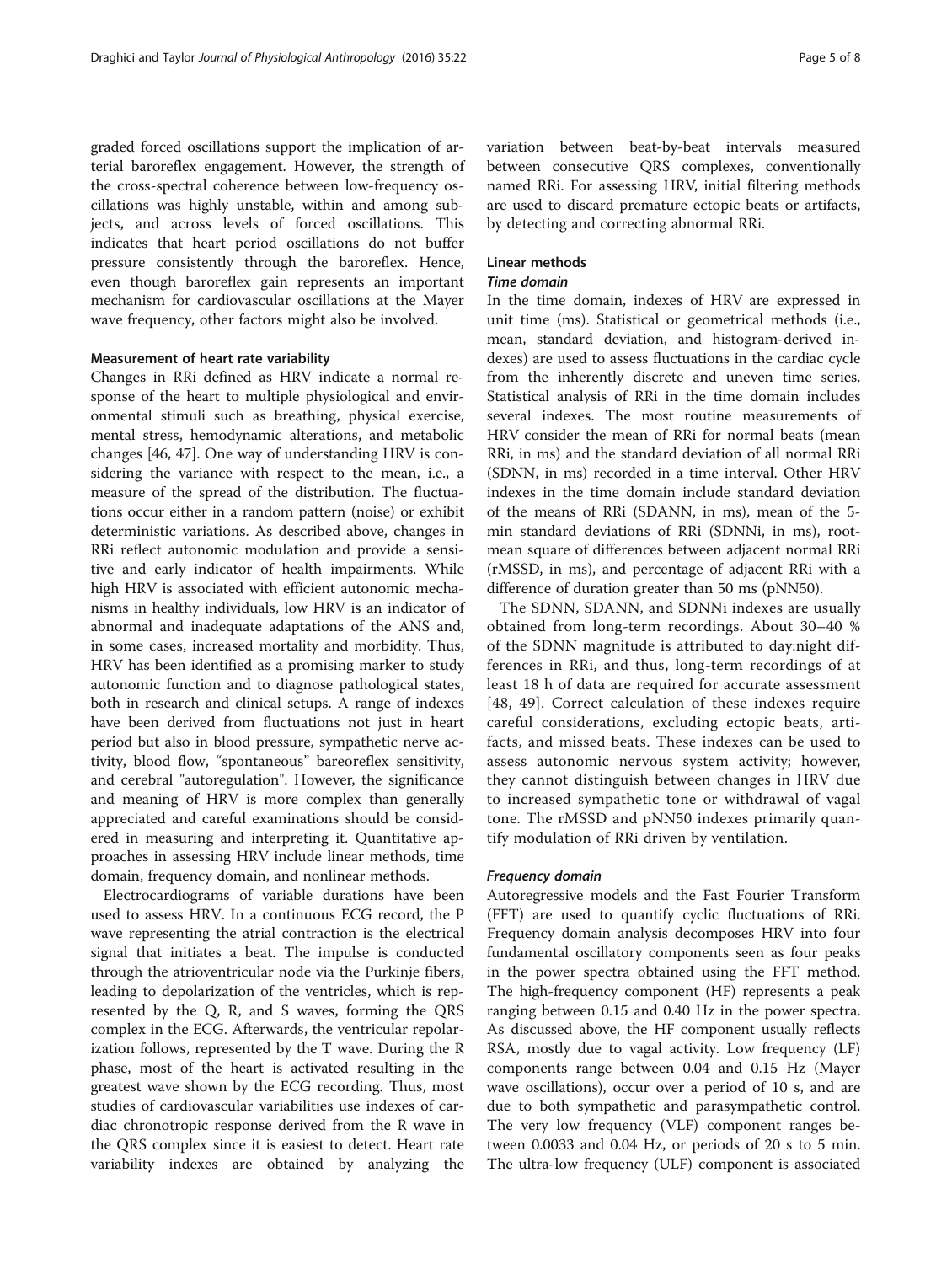with frequencies less than 0.003 Hz, with periods between 5 min and once during 24 h. The exact physiological mechanisms responsible for VLF and ULF are not yet established, but they may relate to the reninangiotensin-aldeosterone system, thermoregulation, and/ or peripheral vasomotor tone.

Further attempts to understand the complex mechanisms that underlie HRV include the use of the ratio of the high- and low-frequency oscillations (LF/HF) and/or the normalization of these two oscillations to total variability. The ratio of high- and low-frequency oscillations LF/HF is assumed to reflect the absolute and relative changes between the sympathetic and parasympathetic components. Normalization of the two oscillations is obtained by dividing the power of one of the components by the total power spectrum, and subtracting the VLF component. The conclusions derived from HRV when using normalized units and/or LF/HF ratio should be carefully reconsidered. The underlying assumption in using either normalized units and/or LF/HF ratio is that there is a sympathovagal balance that modulates the sinus node activity (i.e., increased activity in one system is accompanied by decreased activity in the other system). Support derives, in part, from the correlations between passive tilt angle in humans and normalized variability and the LF/HF ratio [\[50\]](#page-7-0). However, this reciprocal relationship between parasympathetic and sympathetic outflows does not apply to all conditions. For example, while only parasympathetic withdrawal occurs at low exercise intensities, both further parasympathetic withdrawal and sympathetic activation occur at moderate and higher exercise intensities in humans [\[51](#page-7-0)]. Moreover, normalizing variability data results in a change in total power (the denominator of the normalization) that can introduce artifactual changes and can lead to erroneous conclusion about the physiology of HRV. For example, high doses of atropine are parasympatholytic, markedly increasing heart rate and decreasing HRV. However, normalized units of variability indicate that significant oscillations still remain despite a nearly monotonic heart rate [[52\]](#page-7-0). Nonetheless, when performed judiciously, spectral analysis can yield important insights, including delimiting frequency responses of the cardiovascular system, and potential cause relations among cardiovascular and respiratory variables.

#### Non-linear methods

Non-linear phenomena are certainly involved in the genesis of HRV. The dynamic nature of HRV may not be properly appreciated by linear methods. As a result, theories of non-linear systems have been proposed as unique identifiers of the complex interactions of the numerous mechanisms that modulate variability in heart

period. Hence, fractal mathematics and chaotic dynamics have been applied to HRV. The underlying assumption behind these techniques is that the individual behavior and dynamics observed represent the behavior of the overall system, independent of a characteristic time or length scale of operation. In healthy individuals, heart rate is neither constant nor strictly periodic. Instead, beat-to-beat HRV demonstrates an apparent chaotic pattern of fluctuations in healthy subjects. Time- and frequency-domain analysis of beat-to-beat heart rate oscillations show that these fluctuations could be chaotic in nature [[53, 54\]](#page-7-0). Thus, it has been suggested that fractal measures of beat-to-beat time series of heart period could describe the integrated control of HRV independent of time or frequency scale [[55, 56\]](#page-7-0). However, by definition, heart beats are discrete events, and thus, the resolution of the structure is limited and cannot be smaller than the shortest interval between consecutive beats. To correctly establish fractal behavior of a structure, the current literature suggests that large data series are necessary (at least 20 min) to allow reliable calculations of a single fractal scaling exponent [[57](#page-7-0), [58\]](#page-7-0). Even when some conditions are met to assume fractal behavior (such as a strong power-law scaling), a majority of heart period time series in healthy individuals do not conform to the assumed standard fractal model and thus cannot be considered fractal processes [\[59](#page-7-0)]. Moreover, the most relevant fluctuations in heart rate period occur around 6 s or faster (respiratory sinus arrhythmia, primarily related to vagal control) or around 10 s (Mayer wave oscillations, reflecting both sympathetic and parasympathetic control). Even when heart rate time series assume fractal behavior, given the restricted temporal range of heart rate fluctuations, it is important to assess the physiological meaning obtained from fractal analysis and their relevance to cardiac autonomic control. Thus, careful considerations should be made when using fractal estimates as the results might not reflect true changes in alterations within individuals, or they might produce physiologically meaningless and irreproducible values.

#### Conclusions

Heart rate dynamically responds to internal and external perturbations on a beat-by-beat basis. The complexity of the heart rate time series has within it cardiovascular oscillations occurring at specific frequencies. However, the closed-loop nature of the control of these cardiovascular oscillations makes it difficult to define specific relations among autonomic variables. Both respiratory frequency oscillations (RSA) and slower oscillations at the Mayer wave frequency have been attributed to various feedforward and feedback mechanisms. Nonetheless, work in the area of cardiovascular variabilities has attempted to derive indexes for autonomic outflow from fluctuations in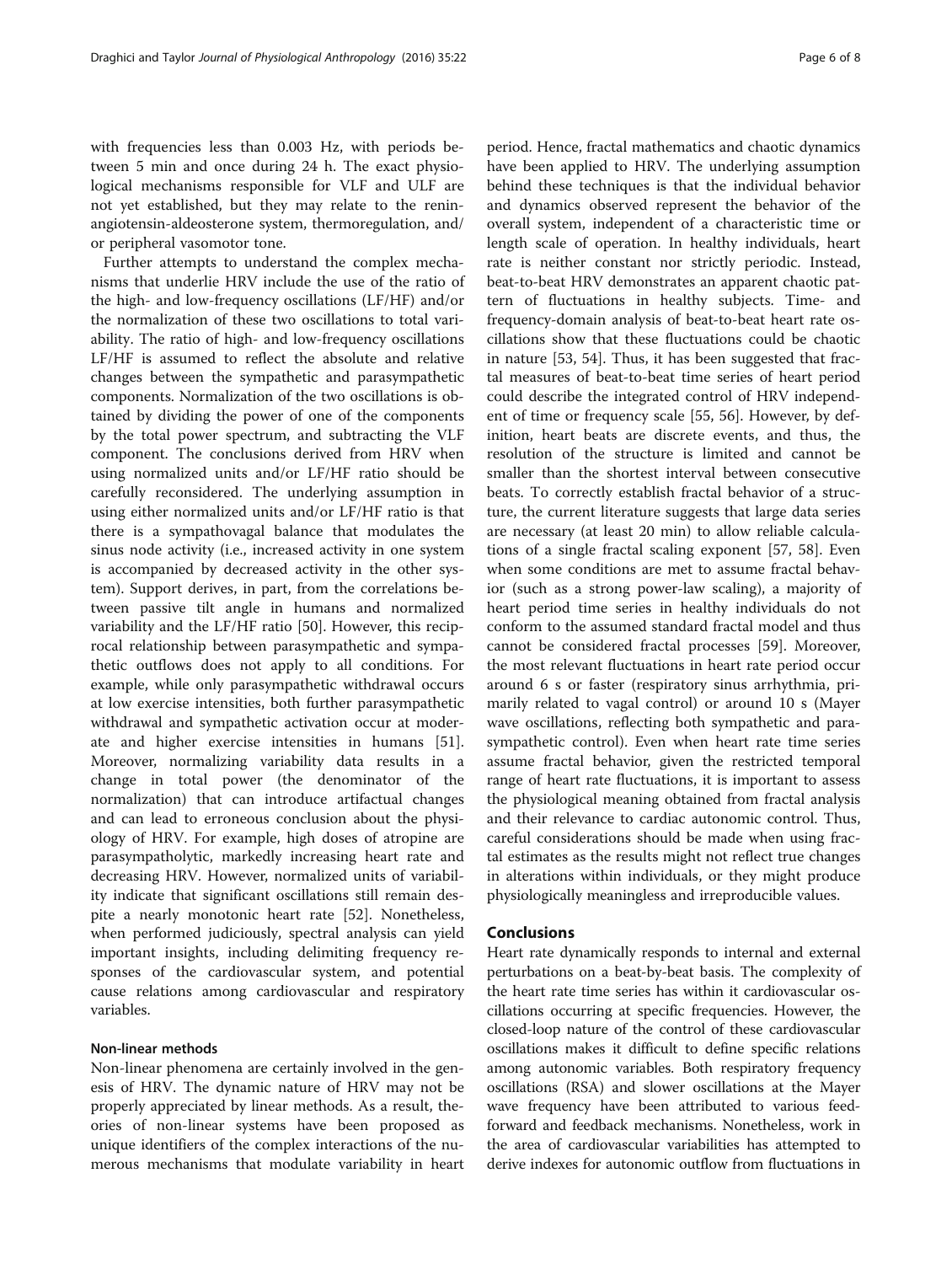<span id="page-6-0"></span>heart period and blood pressure. In particular, RSA has become a popular metric for autonomic control and is presumed by many investigators to have a one-to-one correspondence to cardiac vagal outflow. Even though vagal outflow is the dominant contributor to RSA, several observations presented in this review challenge the assumption that RSA is always a purely vagal mechanism or corresponds proportionately to vagal outflow. As with respiratory frequency oscillations, Mayer wave frequency variability has been presumed to represent a sympathetic effect on the heart. However, the exact relation between mean sympathetic outflow and Mayer wave amplitude is still unclear and it appears that cardiovascular oscillations at the Mayer wave frequency may be generated by mechanisms other than sympathetically mediated. Hence, the understanding of the integrated mechanisms that underlie these cardiovascular oscillations is still largely unknown and it is likely that they represent complex interactions of several effectors. Moreover, the measurement and quantification of these cardiovascular variabilities should be judiciously performed to yield meaningful physiological insights. Thus, given the complex nature of cardiovascular variabilities, careful consideration should be given when attempting to use them as quantitative measures of autonomic outflow or as clinical indexes of individual cardiovascular condition.

#### Abbreviations

ACh: Acethylcholine; ANS: Autonomic nervous system; CVM: Cardio motor neurons; ECG: Electrocardiogram; HF: High frequency; HR: Heart rate; HRV: Heart rate variability; LF: Low frequency; RRi: R-R interval; RSA: Respiratory sinus arrhythmia; SA: Sinoatrial node; ULF: Ultra-low frequency; VLF: Very low frequency

#### Acknowledgements

Not applicable.

#### Funding

Not applicable.

#### Availability of data and materials

Not applicable. (Review paper; there is no new data presented in this manuscript.)

#### Authors' contributions

AED drafted the manuscript. JAT revised it critically. Both authors have read and approved the final version of the manuscript.

#### Competing interests

The authors declare that they have no competing interests.

#### Consent for publication

Not applicable.

#### Ethics approval and consent to participate

Not applicable. (Review paper; there is no new data presented in this manuscript.)

#### Author details

<sup>1</sup>Department of Bioengineering, Northeastern University, Boston, MA, USA. 2 Department of Physical Medicine and Rehabilitation, Harvard Medical School, Boston, MA, USA. <sup>3</sup>Cardiovascular Research Laboratory, Spaulding Rehabilitation Hospital, 1575 Cambridge St, Cambridge 02138, MA, USA.

Received: 5 July 2016 Accepted: 15 September 2016 Published online: 28 September 2016

#### References

- 1. Koizumi K, Terui N, Kollai M. Neural control of the heart: significance of double innervation re-examined. J Auton Nerv Syst. 1983;7:279–94.
- 2. Koizumi K, Terui N, Kollai M. Effect of cardiac vagal and sympathetic nerve activity on heart rate in rhythmic fluctuations. J Auton Nerv Syst. 1985;12:251–9.
- 3. Eckberg DL. The human respiratory gate. J Physiol. 2003;548:339–52.
- 4. Hedman AE, Tahvanainen KU, Hartikainen JE, Hakumäki MO. Effect of sympathetic modulation and sympatho-vagal interaction on heart rate variability in anaesthetized dogs. Acta Physiol Scand. 1995;155:205–14.
- 5. Hainsworth R. The Control and Physiological Importance of Heart Rate. In: Malik M, Camm AJ (eds.). Heart Rate Variability. Armonk: NY Futura Pub. Co. Inc.; 1995. p. 3-19.
- 6. Brown TE, Beightol LA, Koh J, Eckberg DL. Important influence of respiration on human R-R interval power spectra is largely ignored. J Appl Physiol. 1993;75:2310–7.
- 7. Hirsch JA, Bishop B. Respiratory sinus arrhythmia in humans: how breathing pattern modulates heart rate. Am J Physiol. 1981;241:H620–9.
- 8. Laude D, Weise F, Girard A, Elghozi JL. Spectral analysis of systolic blood pressure and heart rate oscillations related to respiration. Clin Exp Pharmacol Physiol. 1995;22:352–7.
- 9. Taylor JA, Carr DL, Myers CW, Eckberg DL. Mechanisms underlying very-lowfrequency RR-interval oscillations in humans. Circulation. 1998;98:547–55.
- 10. Taylor JA, Eckberg DL. Fundamental relations between short-term RR interval and arterial pressure oscillations in humans. Circulation. 1996;93:1527–32.
- 11. Tan CO, Taylor JA. Does respiratory sinus arrhythmia serve a buffering role for diastolic pressure fluctuations? Am J Physiol Heart Circ Physiol. 2010;298:H1492–8.
- 12. de Boer RW, Karemaker JM, Strackee J. Hemodynamic fluctuations and baroreflex sensitivity in humans: a beat-to-beat model. Am J Physiol. 1987;253:H680–9.
- 13. Rowell L. B. Human Cardiovascular Control. Oxford University Press; 1993.
- 14. Eckberg DL, Orshan CR. Respiratory and baroreceptor reflex interactions in man. J Clin Invest. 1977;59:780–5.
- 15. Gilbey MP, Jordan D, Richter DW, Spyer KM. Synaptic mechanisms involved in the inspiratory modulation of vagal cardio-inhibitory neurones in the cat. J Physiol. 1984;356:65–78.
- 16. Haymet BT, McCloskey DI. Baroreceptor and chemoreceptor influences on heart rate during the respiratory cycle in the dog. J Physiol. 1975;245:699–712.
- 17. Rentero N, et al. Activity patterns of cardiac vagal motoneurons in rat nucleus ambiguus. Am J Physiol Regul Integr Comp Physiol. 2002;283:R1327–34.
- 18. Iriuchijima J, Kumada M. Activity of single vagal fibers efferent to the heart. Jpn J Physiol. 1964;14:479–87.
- 19. Jewett DL. Activity of single efferent fibres in the cervical vagus nerve of the dog, with special reference to possible cardio-inhibitory fibres. J Physiol. 1964;175:321–57.
- 20. Spyer KM, Gilbey MP. Cardiorespiratory interactions in heart-rate control. Ann N Y Acad Sci. 1988;533:350–7.
- 21. Lopes OU, Palmer JF. Proposed respiratory 'gating' mechanism for cardiac slowing. Nature. 1976;264:454–6.
- 22. Fouad FM, Tarazi RC, Ferrario CM, Fighaly S, Alicandri C. Assessment of parasympathetic control of heart rate by a noninvasive method. Am J Physiol. 1984;246:H838–42.
- 23. Katona PG, Poitras JW, Barnett GO, Terry BS. Cardiac vagal efferent activity and heart period in the carotid sinus reflex. Am J Physiol. 1970;218:1030–7.
- 24. Katona PG, Jih F. Respiratory sinus arrhythmia: noninvasive measure of parasympathetic cardiac control. J Appl Physiol. 1975;39:801–5.
- 25. Kollai M, Koizumi K. Reciprocal and non-reciprocal action of the vagal and sympathetic nerves innervating the heart. J Auton Nerv Syst. 1979;1:33–52.
- 26. Raczkowska M, Eckberg DL, Ebert TJ. Muscarinic cholinergic receptors modulate vagal cardiac responses in man. J Auton Nerv Syst. 1983;7:271–8.
- 27. Kollai M, Mizsei G. Respiratory sinus arrhythmia is a limited measure of cardiac parasympathetic control in man. J Physiol. 1990;424:329–42.
- 28. Bittiner SB, Smith SE. Beta-adrenoceptor antagonists increase sinus arrhythmia, a vagotonic effect. Br J Clin Pharmacol. 1986;22:691–5.